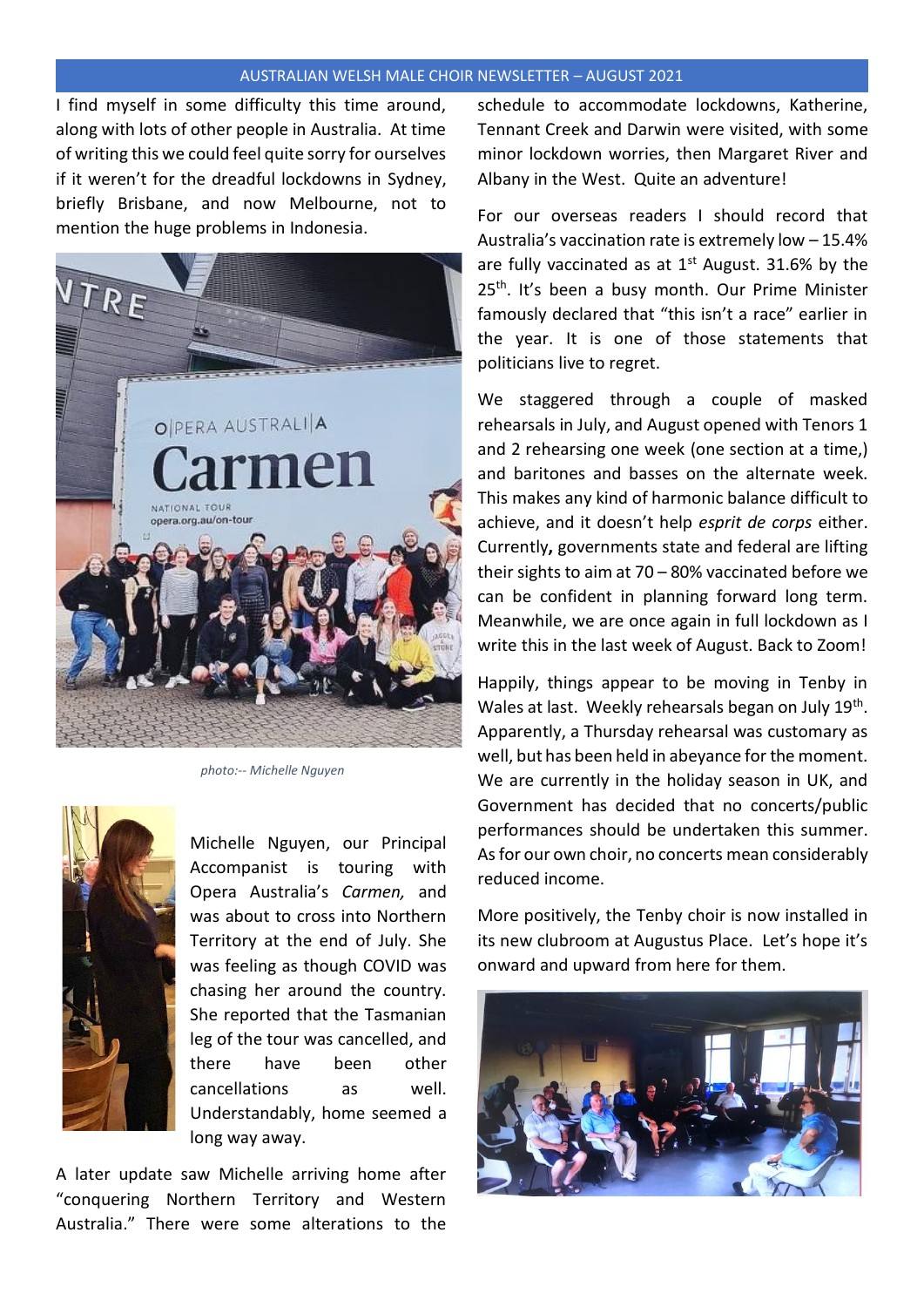## AUSTRALIAN WELSH MALE CHOIR NEWSLETTER – AUGUST 2021

It has been pointed out to me that this year the Royal Albert Hall in London celebrates 150 years of service to theatregoers. For Welsh choirs around the world this is of more than passing interest, since the Hall is the preferred venue for the massed choirs (1000 voices) extravaganzas that occur every few years



 *Albert Hall Photos: Google images* 

Here we all are in those happier times when overseas travel was a genuine option. At the moment we can't get to perform in Box Hill!



Ah, well! Maybe in a few year's time.

The Dragon has long been the distinctive emblem of Wales. One legend recalls Romano-British soldiers carrying the red dragon (Draco) to Rome on their banners in the fourth-century, but it could be even older than that.

It is considered that the Welsh kings of Aberffraw first adopted the dragon in the early fifth century in order to symbolise their power and authority after the Romans withdrew from Britain. Later, around

the seventh century, it became known as the Red Dragon of Cadwaladr, King of Gwynedd from 655 to 682.

Owain Glyndwr, Shakespeare's villain, and prominent Welsh nationalist, famously raised a Golden Dragon Standard in 1401.



 *google image* 

It appears not only on the Welsh Flag itself, but features also on the flags of Welsh groups all over the world – the Patagonian settlements of the nineteenth century leap to mind as an instance.

Our ever-alert Secretary has unearthed the newly discovered Australian dragon, *Thapunngaka shawi.*



With a seven metre wingspan and forty teeth this was a formidable creature. Australia must have had its moments 105 million years ago. The remains were unearthed in Queensland.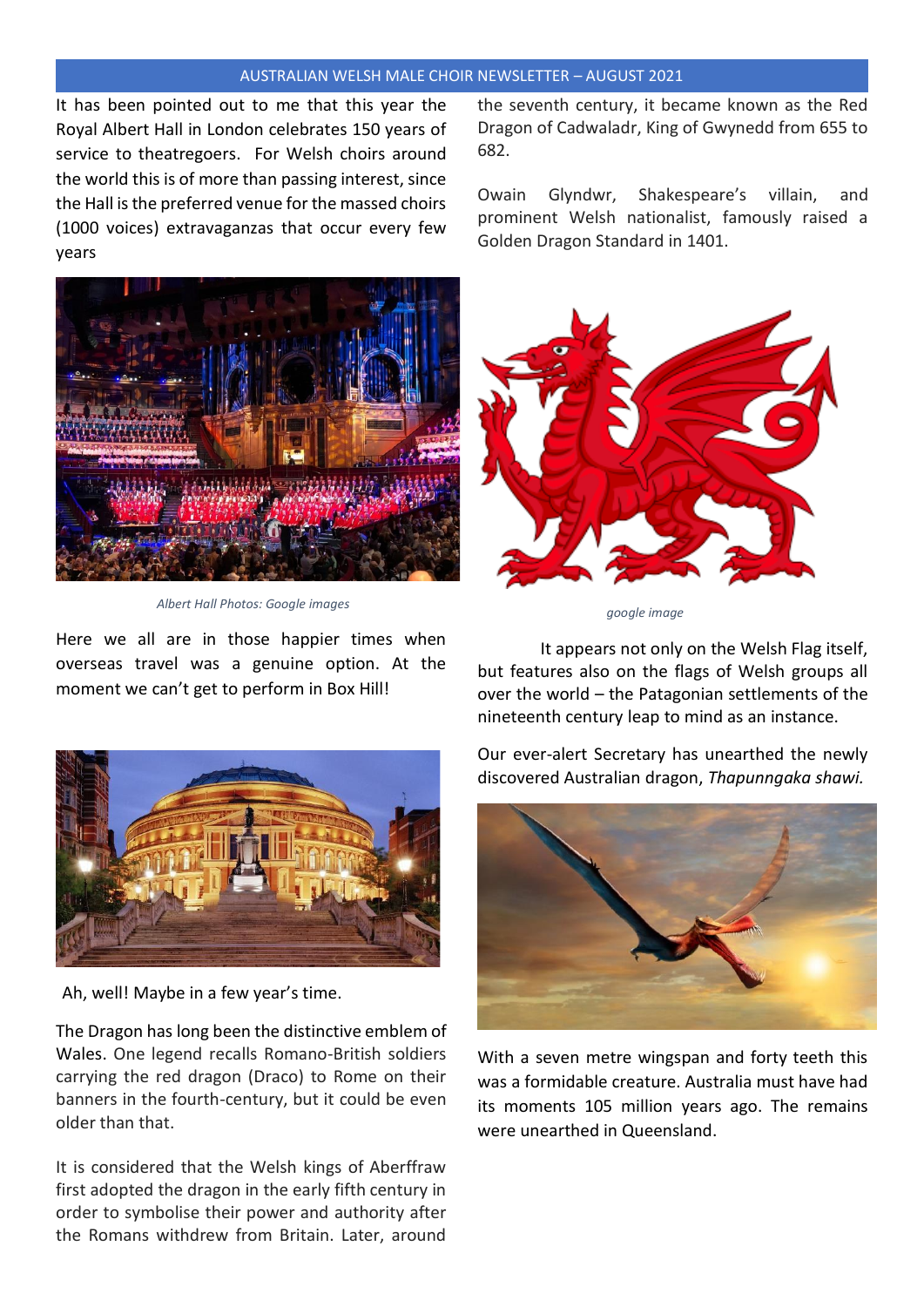## **Vale John Lansdowne**



John Lansdowne joined the choir in 2010. He was a remarkably even-tempered man, who was a jovial companion with an acute sense of fun. He was a regular contributor to end of year concerts, generally in cahoots with the late John Blaxall. They labelled themselves "the two Johnies."

Travelers to UK will remember the attempt by tour organizers to billet the two together in the belief that they would encourage each other into punctuality. It was a belief that was totally erroneous.

On other tours John joined forces with Shane Hubner in policing imaginary transgressions that warranted fines, later donated to charities.

He was also a very patient procurer of choir badges, which choir members seem to delight in losing. He was a man whose personality and good humour will be missed. Our thoughts are with his family.

Lockdowns have dictated that John's memorial service is yet to come. The choir has been asked to participate when the service is allowed to go ahead.

Many thanks to our Patrons and Sponsors. We are most grateful to all who help to cover the substantial costs for a choir of our size, especially to Mr Baillieu Myer AC, Mrs Tamie Fraser AO, and Dr Haydn James.

Our Sponsors: -



615 McClelland Drive Langwarrin Vic 3910. (03) 9789 8266.



FOOD . WINE . ENTERTAINMENT . FUNCTIONS 774

Esplanade Mornington, Vic 3931

(03)5975 2007.



Dingley Village Community Bank 11/79 Centre Dandenong Road Dingley Village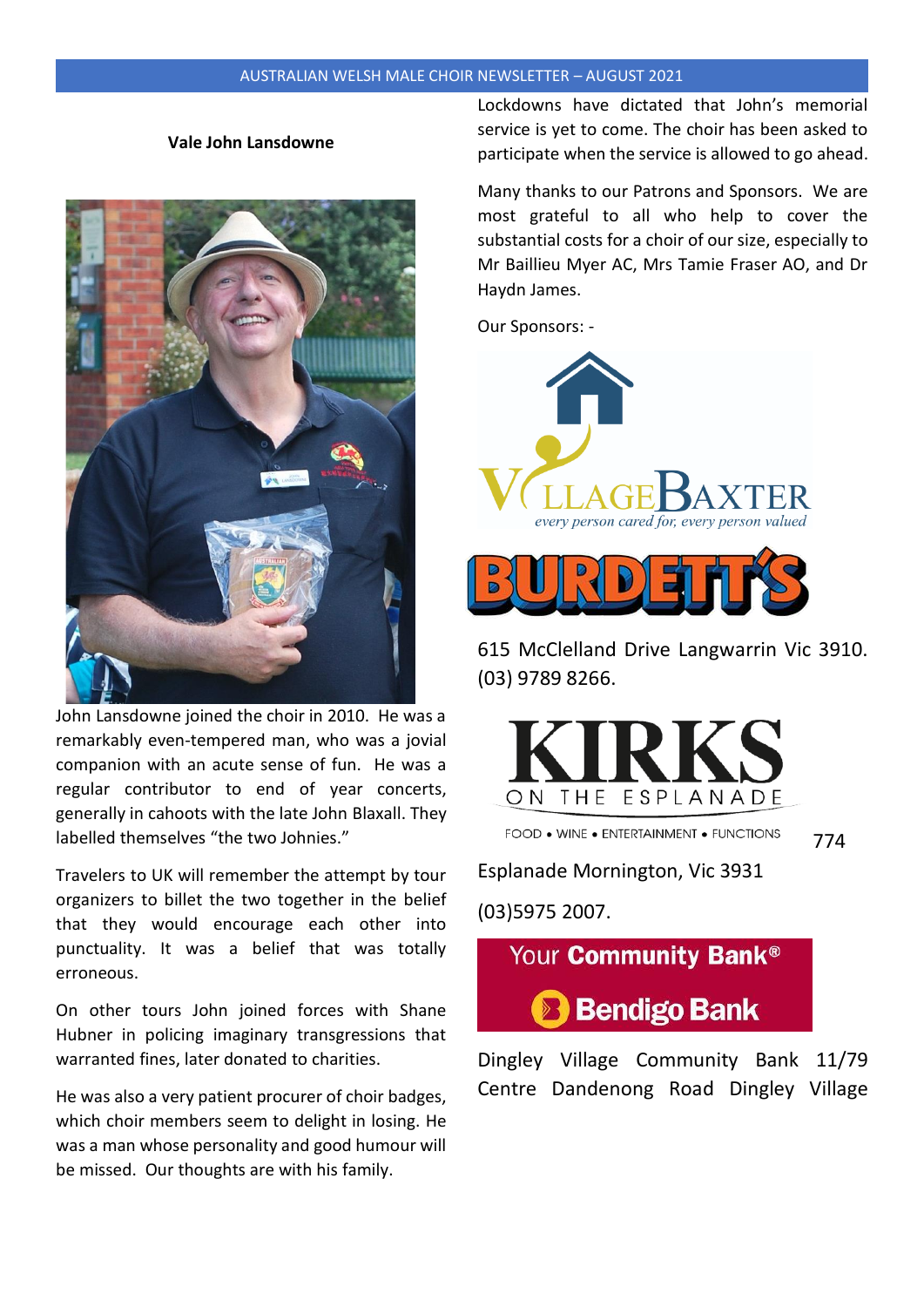|       |                |      | <b>AUSTRALIAN WELSH MALE CHOIR NEWSLETTER - AUGUST 2021</b>                                                                                                          |
|-------|----------------|------|----------------------------------------------------------------------------------------------------------------------------------------------------------------------|
| 3172. | [03]9551       | 6699 | By now we are all used to the notion that any kind of<br>forecast is impossible.                                                                                     |
|       | <b>ThinUS1</b> |      | The choir remains committed to singing at Kirks on the<br>Esplanade in Mornington on the last Wednesday of every<br>month. But lockdowns may render this impossible. |
|       | (03) 9792 9011 |      | Similarly, we sing, when it is legal to do so, at the Charles<br>Dickens Tavern in Collins Street.                                                                   |
|       |                |      | There are also several concert dates on hold at the<br>moment. We will send details to our followers as they<br>become available                                     |
|       |                |      | Stay safe and well till we meet again.                                                                                                                               |

print design websites

**South Dandenong** 

(03)9706 4924

*N.B. Deadline for inclusion of articles is the 20th day of February, April, June, August, October, December. David Brown. Editor. All correspondence to Secretary AWMC*

Would you like to support us through the Covid emergency?

**To make a donation please email**  *[treasurer@awmc.org.au](mailto:treasurer@awmc.org.au)* **with your details and we will send you a receipt.**

**Account name: Australian Welsh Male Choir**

**BSB:633 000: A/c number: 132 170 028.**

COMING EVENTS